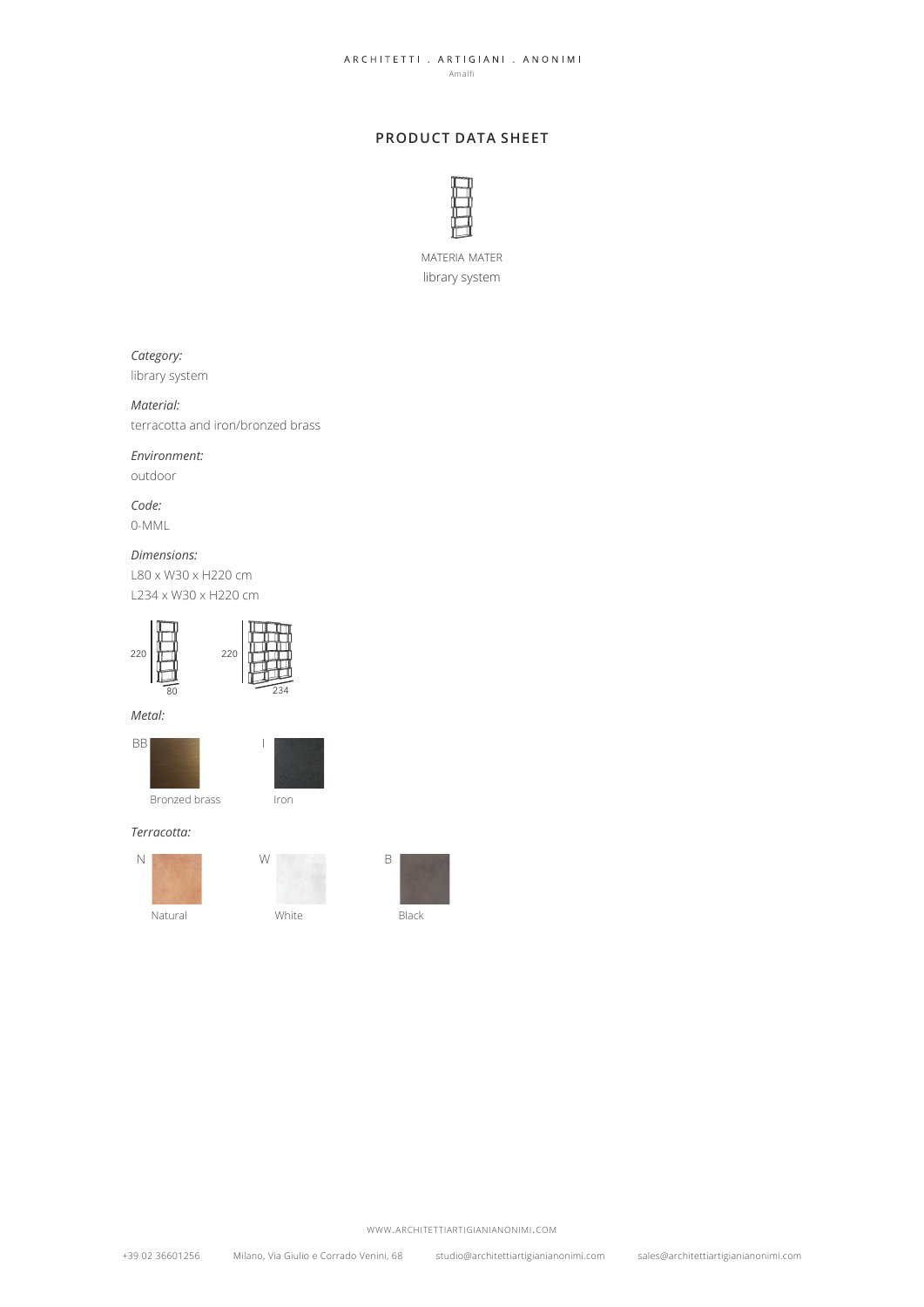#### ARCHITETTI . ARTIGIANI . ANONIMI Amalfi

# **PRODUCT DATA SHEET**



# *Category:*

seat system

## *Material:*

terracotta and iron/bronzed brass

### *Environment:*

outdoor

*Code:* 0-MMS

## *Dimensions:*

L40 x W46 x H90 cm



#### *Metal:*



Bronzed brass Iron



#### *Terracotta:*